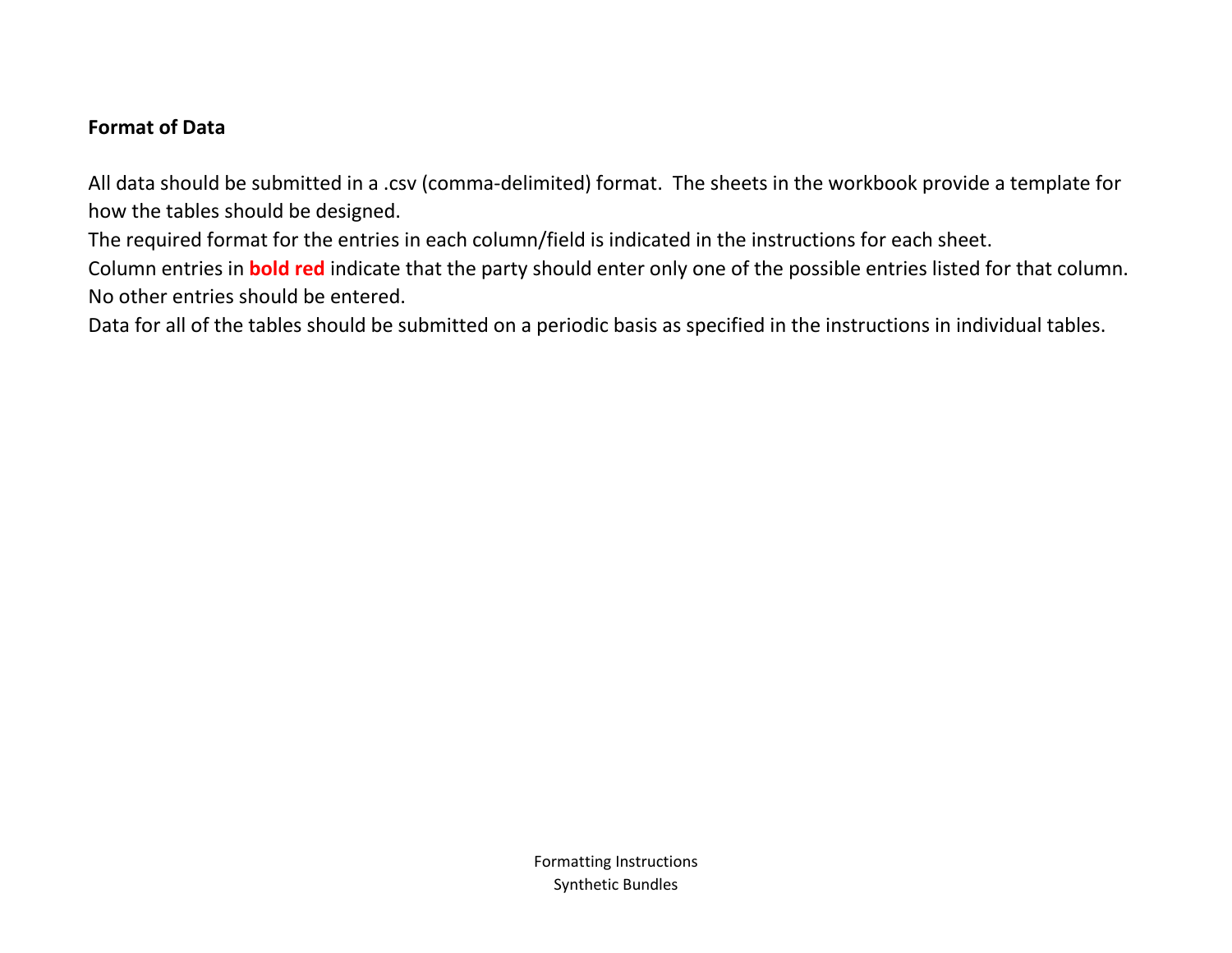## **"Partnership Agreements" Table**

For every firm that the Company has partnered with to offer Synthetic Bundles, including MVPD Service provided by the partner and Internet Access Service provided by the Company, by month from January 2012 to June 2014, provide the data in the table below. Note, each new date, tech and residential code should be a new row of data. In general, this table is intended to provide data on the number of subscriber, ARPU and churn data for Sythetic Bundles, separately by acquiring partner.

| Column | <b>Variable Name</b> | Format         | <b>Possible Entries/Example Entries</b> | <b>Description</b>                                                                    |
|--------|----------------------|----------------|-----------------------------------------|---------------------------------------------------------------------------------------|
| A      | date                 | Text - YYYY MM | 2012 01 to 2014 06                      | The date for which the data is being collected                                        |
| B      | tech                 | Integer        | 1, 2, 3, 4, 5, 6                        | Technology code for which the row of data corresponds (see Tech Table for the 6       |
|        |                      |                |                                         | technology types)                                                                     |
| C      | residential          | Integer        | 1, 0                                    | Whether the row of data corresponds to (1) residential or (0) (non-residential)       |
| D      | synth subs           | Integer        | 1200                                    | The total number of subscribers to the Synthetic Bundle at the end of the month       |
| E      | synth subs company   | Integer        | 800                                     | The total number of subscribers to the Synthetic Bundle at the end of the month who   |
|        |                      |                |                                         | purchased the Synthetic Bundle directly from the Company                              |
| F      | synth subs partner   | Integer        | 400                                     | The total number of subscribers to the Synthetic Bundle at the end of the month who   |
|        |                      |                |                                         | purchased the Synthetic Bundle directly from the partner                              |
| G      | arpu subs            | Integer        | 112                                     | The average revenue per subscriber to the Company (net of any payments made to the    |
|        |                      |                |                                         | partner) for all subscribers to the Synthetic Bundle at the end of the month          |
| Н.     | arpu_subs_company    | Integer        | 106                                     | The average revenue per subscriber to the Company (net of any payments made to the    |
|        |                      |                |                                         | partner) for all subscribers to the Synthetic Bundle at the end of the month who      |
|        |                      |                |                                         | purchased the Synthetic Bundle directly from the Company                              |
|        | arpu_subs_partner    | Integer        | 115                                     | The average revenue per subscriber to the Company (net of any payments made to the    |
|        |                      |                |                                         | partner) for all subscribers to the Synthetic Bundle at the end of the month who      |
|        |                      |                |                                         | purchased the Synthetic Bundle directly from the partner                              |
| J      |                      |                | 82                                      |                                                                                       |
|        | subs new             | Integer        |                                         | The number of subscribers beginning a subscription to the Synthetic Bundle during the |
|        |                      |                |                                         | month.                                                                                |
| Κ      | subs new company     | Integer        | 40                                      | The number of subscribers beginning a subscription to the Synthetic Bundle during the |
|        |                      |                |                                         | month who purchased the Synthetic Bundle directly from the Company.                   |
| L      | subs new partner     | Integer        | 42                                      | The number of subscribers beginning a subscription to the Synthetic Bundle during the |
|        |                      |                |                                         | month who purchased the Synthetic Bundle directly from the partner.                   |
| M      | subs_lost            | Integer        | 15                                      | The number of subscribers ending a subscription to the Synthetic Bundle during the    |
|        |                      |                |                                         | month.                                                                                |
| N      | subs lost company    | Integer        |                                         | The number of subscribers ending a subscription to the Synthetic Bundle during the    |
|        |                      |                |                                         | month who purchased the Synthetic Bundle directly from the Company.                   |
| 0      | subs_lost_partner    | Integer        | 8                                       | The number of subscribers ending a subscription to the Synthetic Bundle during the    |
|        |                      |                |                                         | month who purchased the Synthetic Bundle directly from the partner.                   |

## **Notes by Column:**

**A, B, C**: Any variation in Date, Tech, and Residential necessitates the creation of a new, unique record.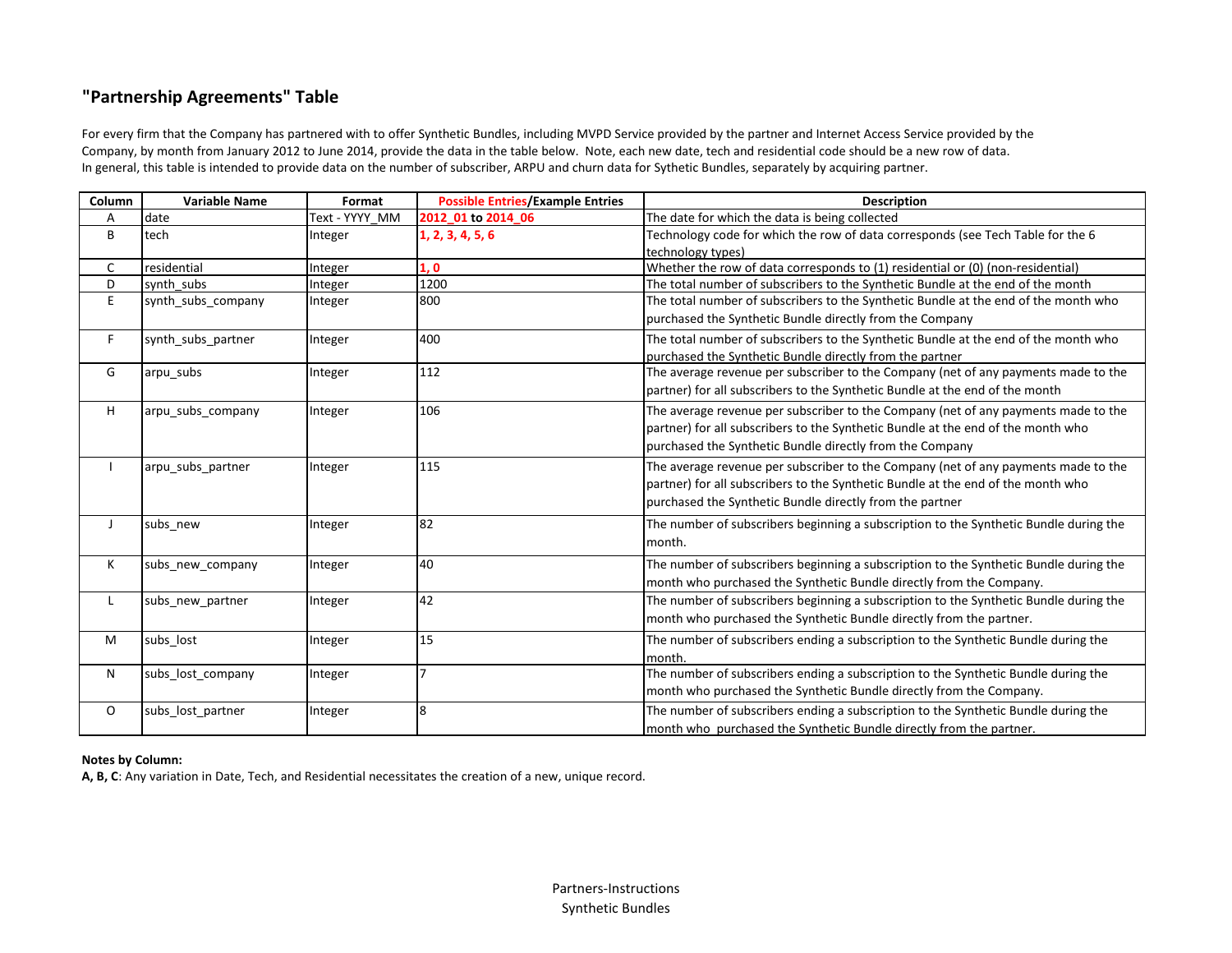| date    | tech | residential | synth_subs | synth_subs_<br>company | $synth\_subs$<br>partner | arpu_subs       | arpu_subs_<br>company | arpu_subs_<br>partner | subs_new | $subs\_new$<br>company | $subs$ _new_<br>partner | subs_lost | subs_lost_ subs_lost<br>company | _partner |
|---------|------|-------------|------------|------------------------|--------------------------|-----------------|-----------------------|-----------------------|----------|------------------------|-------------------------|-----------|---------------------------------|----------|
| 2014_06 |      |             | 1200       | 800                    | 400                      | $\frac{112}{2}$ | 106                   | 115                   | 82       | 40                     | 42                      | 15        |                                 | 8        |
|         |      |             |            |                        |                          |                 |                       |                       |          |                        |                         |           |                                 |          |
|         |      |             |            |                        |                          |                 |                       |                       |          |                        |                         |           |                                 |          |
|         |      |             |            |                        |                          |                 |                       |                       |          |                        |                         |           |                                 |          |
|         |      |             |            |                        |                          |                 |                       |                       |          |                        |                         |           |                                 |          |
|         |      |             |            |                        |                          |                 |                       |                       |          |                        |                         |           |                                 |          |
|         |      |             |            |                        |                          |                 |                       |                       |          |                        |                         |           |                                 |          |
|         |      |             |            |                        |                          |                 |                       |                       |          |                        |                         |           |                                 |          |
|         |      |             |            |                        |                          |                 |                       |                       |          |                        |                         |           |                                 |          |
|         |      |             |            |                        |                          |                 |                       |                       |          |                        |                         |           |                                 |          |
|         |      |             |            |                        |                          |                 |                       |                       |          |                        |                         |           |                                 |          |
|         |      |             |            |                        |                          |                 |                       |                       |          |                        |                         |           |                                 |          |
|         |      |             |            |                        |                          |                 |                       |                       |          |                        |                         |           |                                 |          |
|         |      |             |            |                        |                          |                 |                       |                       |          |                        |                         |           |                                 |          |
|         |      |             |            |                        |                          |                 |                       |                       |          |                        |                         |           |                                 |          |
|         |      |             |            |                        |                          |                 |                       |                       |          |                        |                         |           |                                 |          |
|         |      |             |            |                        |                          |                 |                       |                       |          |                        |                         |           |                                 |          |
|         |      |             |            |                        |                          |                 |                       |                       |          |                        |                         |           |                                 |          |
|         |      |             |            |                        |                          |                 |                       |                       |          |                        |                         |           |                                 |          |
|         |      |             |            |                        |                          |                 |                       |                       |          |                        |                         |           |                                 |          |
|         |      |             |            |                        |                          |                 |                       |                       |          |                        |                         |           |                                 |          |
|         |      |             |            |                        |                          |                 |                       |                       |          |                        |                         |           |                                 |          |